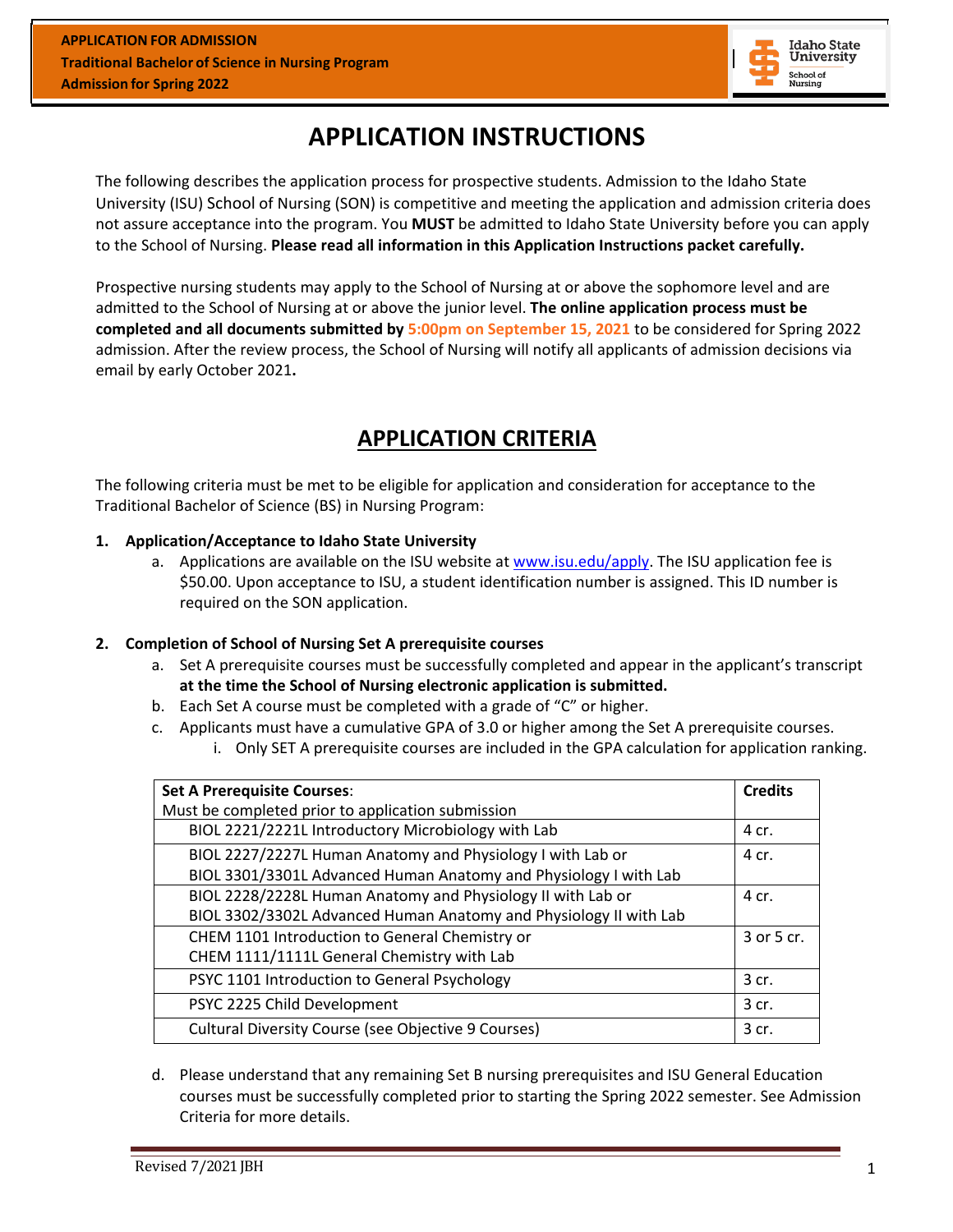

#### **3. Submission of Course Petitions by September 1, 2021 or Earlier (if needed)**

- a. Petitions may be required for the School of Nursing to consider a given transfer course(s). A course title that is different than the ISU course title specified, out-of-state credits that do not transfer in as equivalent to the given ISU course(s), and/or a combination of two or more courses that together cover the material for an ISU course could require completion of a petition.
	- i. **Nursing Petitions:** For applicants looking to submit a School of Nursing Course Petition Form for any nursing prerequisite(s), the student must submit the petition by **September 1, 2021.** The nursing departmental petition process usually takes 2-3 weeks.
	- ii. **Undergraduate Student Petition(s):** For applicants looking to submit an Undergraduate Student Petition form for any nursing prerequisite(s), the student is encouraged to submit the petition **as soon as possible**. Decisions can take 6-8 weeks.
	- iii. Consult the SON Academic Adviser at (208)-282-4481 or [sonadvis@isu.edu](mailto:conadvis@isu.edu) well in advance of applying to the program regarding transfer equivalency and the petition process.
- b. The petition process for Set A prerequisite courses must be completed and the approved petition decisions finalized and on file before the nursing application is submitted.
	- i. We *strongly* recommend you meet with an adviser to review your transcripts and your need for petitions **well in advance of** the application deadline. Not having all of your required petitions submitted on time could mean you miss the application deadline.
- c. Applicants are required to submit documentation of all **APPROVED** School of Nursing petitions in the nursing application by the nursing application deadline of **September 15, 2021.**

#### **4. Completion of Test of Essential Academic Skills (ATI TEAS) by 5:00 PM on September 15, 2021**

- a. The applicant must complete the ATI TEAS (6<sup>th</sup> edition) entrance exam between March 15, 2020 and **September 15, 2021 and must score at or above 60.0% in the Total Score** to be eligible to apply. The applicant is required to submit documentation of the ATI TEAS score in the nursing application by the nursing application deadline of **September 15, 2021**.
	- i. Applicants will be permitted to take the ATI TEAS exam up to 3 times per calendar year (January 1 to December 31) with at least 30 days in between ATI TEAS exams.
	- ii. For those applicants who have taken the ATI TEAS more than once, we will use the best "BSN Percentile Rank" score for this application.
- b. Please contact the Testing Center of your choice directly regarding scheduling, pricing, and exam retakes, as well as sending your results to ISU if applicable.
	- i. ISU administers the ATI TEAS at the Testing Centers in Pocatello, Idaho Falls, and Meridian.
		- 1. ISU Testing Center, Pocatello: (208)-282-4907, <https://www.isu.edu/ctc/testing/>
		- 2. ISU Testing Center, Idaho Falls: (208)-282-7750, <https://www.isu.edu/idahofalls/idaho-falls-student-resources/idaho-falls-testing-center/>
		- 3. ISU Meridian Testing Services: Contact Nanette Duncan at (208)-373-1960, <https://isu.edu/meridian/prometric--isu-meridian-proctoring/>
		- 4. ISU Twin Falls Campus: Contact the Administrative Assistant at (208)-933-2300 for details.
	- ii. Applicants located elsewhere may contact the Nursing Adviser regarding taking the TEAS at a different site. Applicants may also contact ATI Testing at 800-667-7531 for additional testing sites.
		- 1. **For students who complete the TEAS outside of ISU, select to send your scores to** "**ID STATE U BSN" in your ATI account when you take the TEAS**.
		- 2. Please note that there is an additional fee to send your score to ISU if it is sent after completing the exam.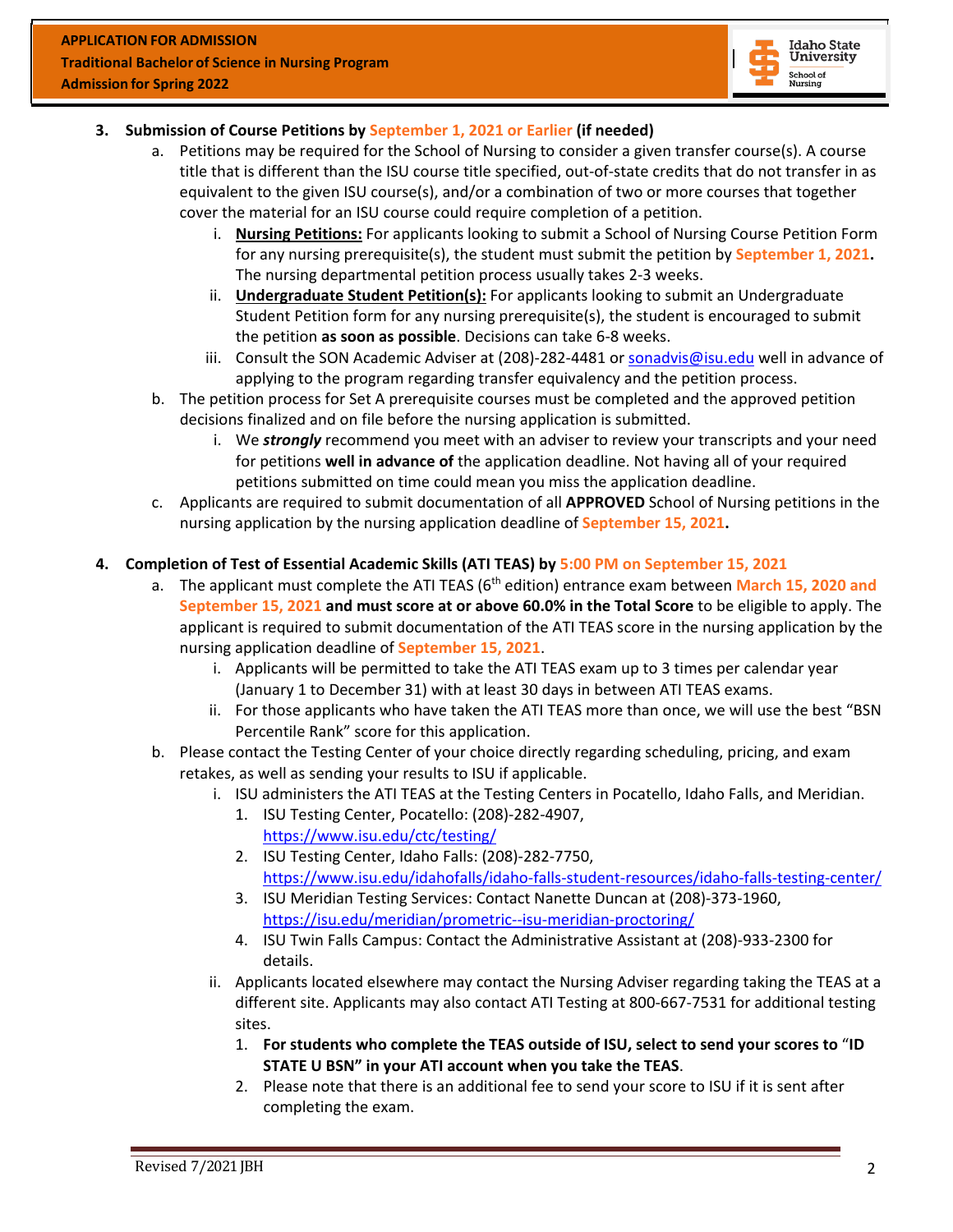

- c. Photo ID and payment are required at the time the exam is taken. At the ISU Testing Center, the TEAS will cost around **\$110** (the cost of the exam plus the cost of the proctor site).
- d. Please arrive 30 minutes before the ATI TEAS begins to allow adequate time for the check-in and payment process.
	- i. If you are retaking the ATI TEAS exam, please inform the testing center staff how many times you have taken the ATI TEAS exam previously and when your most recent exam was completed.
- e. Notify the Testing Center you are applying to a BSN nursing program (and, if applicable, you want to send your scores to ISU). If given the option, select "BSN" as the Program Type when logging in to begin the ATI TEAS. We use the "**BSN Program Percentile Rank**" score for our nursing application; *an "ADN" and/or Total Scores are not used for the Traditional nursing application process.*
- f. The ATI TEAS takes approximately 4 hours and includes 170 questions total in 4 areas: Reading, English and Language Usage, Science, and Math. It is recommended that the student uses the study guide for the ATI TEAS that is available for purchase at the ATI website: <https://www.atitesting.com/teas>
- g. Applicants are required to submit documentation of their TEAS BSN Percentile Rank score in the nursing application by the nursing application deadline of **September 15, 2021.**
- **5. Meeting with School of Nursing Adviser by 5:00pm on September 15, 2021 to determine eligibility**
	- a. Applicants are *strongly* encouraged to meet with a SON adviser **well in advance of the September 15, 2021 deadline** (preferably before the **September 1, 2021** petition deadline in case petitions are needed). Application to the School of Nursing will not be considered without verification of meeting with the adviser and verification of successful Set A course and TEAS completion.
	- b. ISU SON Academic Adviser: (208)-282-4481, [sonadvis@isu.edu,](mailto:conadvis@isu.edu) or [https://karenludwig.youcanbook.me](https://karenludwig.youcanbook.me/)
	- c. Applicants MUST meet with adviser in person, by Zoom, or by phone for review of transcripts and assessment of application criteria.
		- i. Applicants are required to complete the ATI TEAS prior to meeting with the adviser and must bring a copy of their ATI TEAS scores to the advising appointment (see part 4a above).
		- ii. **For ISU Students:** Applicants are requested to access their ISU Degree Works account to review their academic history in an in-person meeting. The applicant must provide unofficial transcripts for any courses not listed in their ISU Degree Works account. If Degree Works is inaccessible, applicants must bring unofficial transcripts to show Set A course completion or send copies of unofficial transcripts via email to the adviser prior to a phone meeting
		- iii. **For applicants who have not been admitted to ISU yet:** Applicants can bring copies of all unofficial college transcripts to the in-person meeting with the adviser, or send copies of unofficial transcripts via email to the adviser prior to a phone meeting.
	- d. Course petitions may be required to determine equivalency and transfer into ISU and/or the School of Nursing. Processing of petitions may take 6-8 weeks (see 3a for more details).
	- e. After meeting and determining eligibility, the adviser will sign the Advising Certification Form on page 6 to verify the applicant's completed Set A prerequisite courses, cumulative GPA among the Set A prerequisite courses, and completed TEAS exam.
- **6. Completion of the School of Nursing electronic application by 5:00 PM on September 15, 2021**
	- a. After meeting with the adviser and determining eligibility, eligible applicants will be given access to the electronic application and instructed on the process for electronic submission of required documents.
		- i. Application is available at<https://elearn.isu.edu/community/course/view.php?id=59>
		- ii. Application and documents for the application process can be submitted through this site.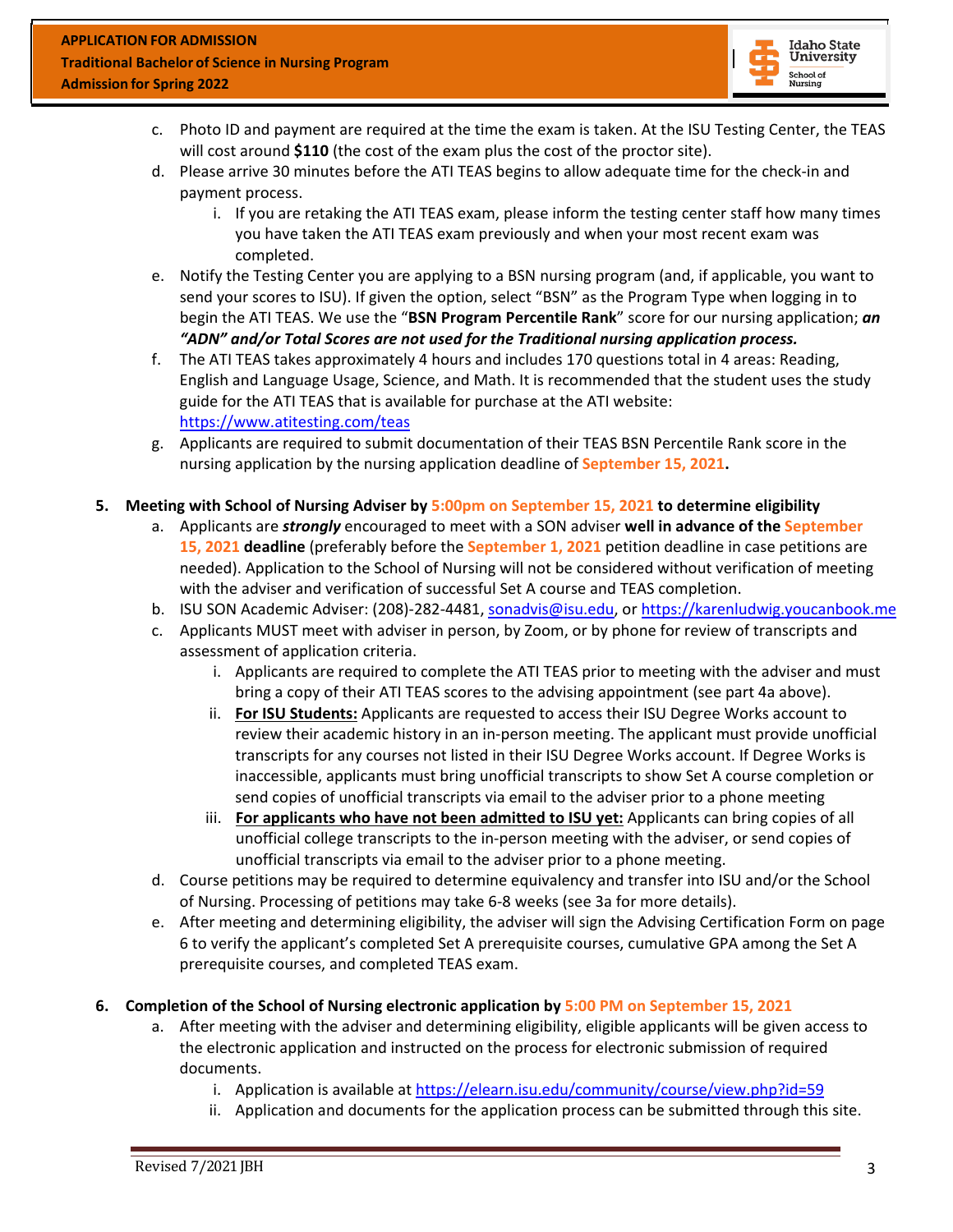

- iii. Please allow up to 72 hours for School of Nursing staff to process application materials. Students will be notified via email of any issues or errors with their submissions.
- b. Application Documents Include:
	- i. Advising Certification Form (Item 7 and Page 6)
	- ii. Applicant Information (Item 8)
	- iii. ISU Degree Works Print Out and/or Unofficial Transcripts (Item 9)
	- iv. Test of Essential Academic Skills (TEAS) Score (Item 4)
	- v. ROTC Verification (If applicable, see Item 8)
	- vi. Approved School of Nursing Course Petitions (if applicable, see Item 3)
	- vii. \$50 application fee (Item 10)
- c. Application and all supporting documents must be submitted by **5:00 pm September 15, 2021** to be considered for acceptance to the School of Nursing.
- d. Please ensure that your name matches on your application, the application fee, and the background check documentation. *If your name has changed, include any alternate names in your application.*

#### **7. Submission of Advising Certification Form (Page 6)**

a. The Advising Certification Form must be the first document submitted electronically as a part of the SON application. *The applicant will not be able to access the remaining online application items until the Advising Certification Form has been submitted by the applicant and processed by School of Nursing staff.*

#### **8. Applicant Information Page**

- a. Above the Transcripts link, there is a link with little orange and white bullhorn next to it. Please click on this link and fill out the questionnaire. You will not be able to access this link through Grades.
- b. Applicant Information asks for contact information, emergency contact information, optional demographic information, and degree information. When completing the questionnaire, please note the following:
	- i. Physical Addresses: Your Permanent Address is your home address you provided to Idaho State University and where you could be contacted throughout the entire program. Your Current Address is where you live at the time of application/while attending Idaho State University only if it is different than the Permanent Address. The School of Nursing rarely sends information via postal mail but accuracy with your addresses is important, especially for clinical placements.
	- ii. Email Addresses: Unless you only have an ISU email address, please list an alternate email address so we have a way to reach you in case of emergencies.
	- iii. ROTC Verification: If the applicant is a Reserve Officers' Training Corp (ROTC) student, verification must be included with the application materials in the electronic nursing application site. ROTC students should mark "Yes" in Applicant Information to have the ROTC Verification submission folder activated. Applicants not in ROTC should mark "No" and the submission will be marked "Not Applicable" in Grades.
- c. Applicants may be requested to re-do the questionnaire if critical information is deemed incorrect or missing.

#### **9. Submission of ISU Degree Works Account and/or Unofficial Transcripts**

- a. Unofficial copy of ISU Degree Works print out and/or unofficial transcripts with completed Set A prerequisite courses *visibly* **highlighted** must be submitted with the application to the School of Nursing.
	- i. Applicant must show original course numbers for all Set A courses. These will be listed in the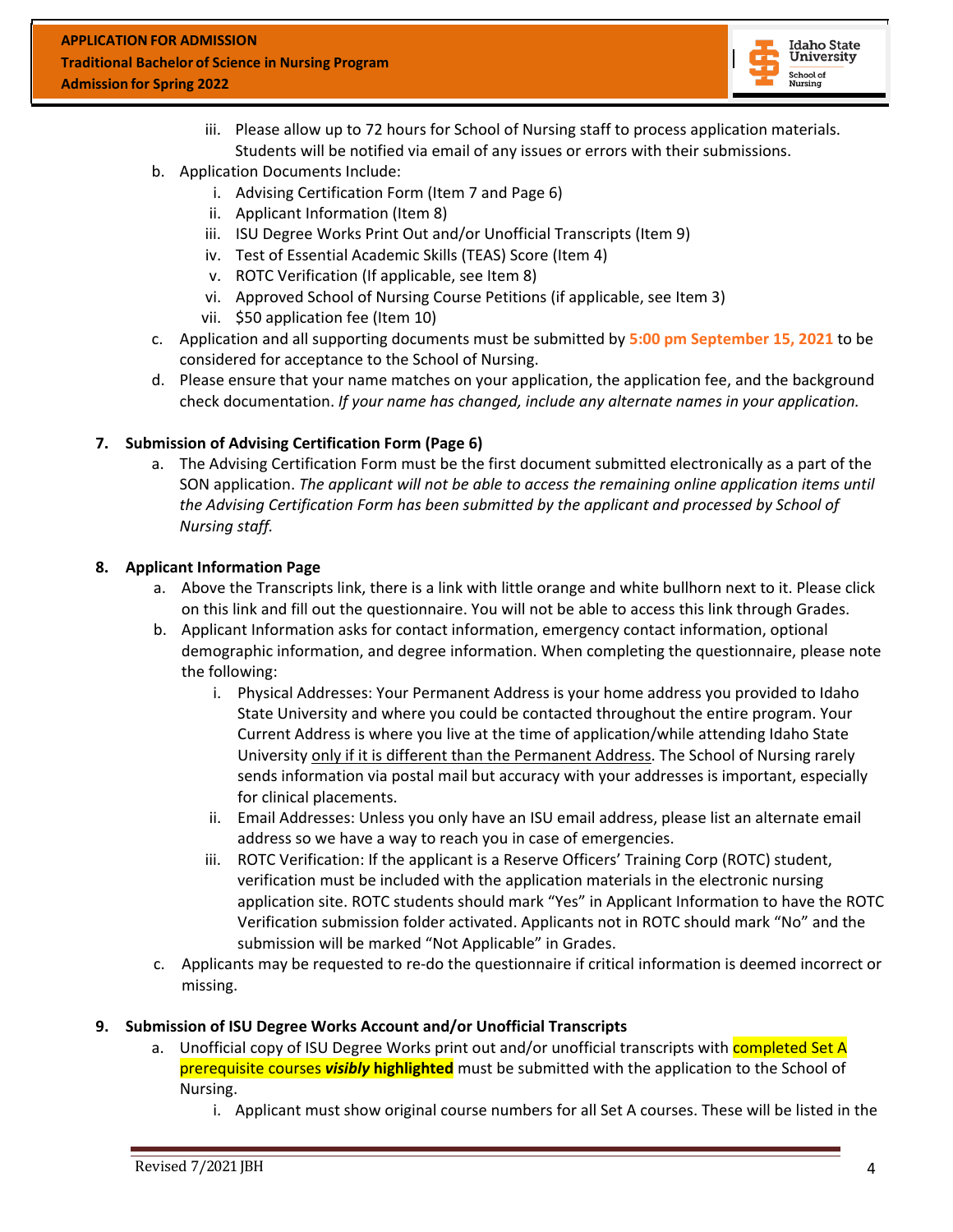

ISU Degree Works account; if using unofficial transcripts, provide a transcript from each institution showing the original course number(s).

- ii. Applicant must provide unofficial transcripts for any courses not listed in their ISU Degree Works account.
- b. It is the responsibility of the applicant to make sure all official transcripts of courses taken at other colleges or universities (either by classroom, correspondence, or online) are on file with the ISU Admissions Office and/or ISU Registrar's Office at the time of nursing application submission. Course grades for all Set A prerequisite courses must be on the transcripts. If there is no record of the official transcripts on file with ISU by **September 15, 2021**, student will **NOT** be considered for admission to the School of Nursing.

#### **10. Submission of the School of Nursing \$50 application fee**

a. Submission of a non-refundable SON application fee of \$50.00. The application web-site includes a link for online payment. E-mail confirmation of fee payment is provided.

#### **11. Additional Information**

a. If accepted to the School of Nursing Undergraduate Traditional program, the student may be expected to travel 200 miles and spend the night as necessary for clinical experiences.

**The online application process must be completed and all documents submitted by 5:00 pm on September 15, 2021 to be considered for Spring 2022 admission.**

### **SELECTION CRITERIA**

Applicant ranking and selection is based upon 2 weighted criteria totaling **100 points.**

- 1. Prerequisite GPA the cumulative GPA among the Set A Prerequisite courses maximum of **65 points**.
- 2. Test of Essential Academic Skills (ATI TEAS) the BSN Program Percentile Rank score on the ATI TEAS (not the Total Score) – maximum of **35 points**.

### **ALTERNATE STATUS**

An alternate admission list is implemented when more applicants meeting the admission criteria have applied than there are available positions. If space becomes available to accommodate additional eligible applicants, the alternate list will be activated. **Alternate status is recognized only for the Fall 2021 application for Spring 2022 admission.**

Applicants who were not accepted to the program may reapply the next semester and will be reviewed for admission with the new group of applicants. Applicants are encouraged to talk with the nursing adviser for feedback on their application.